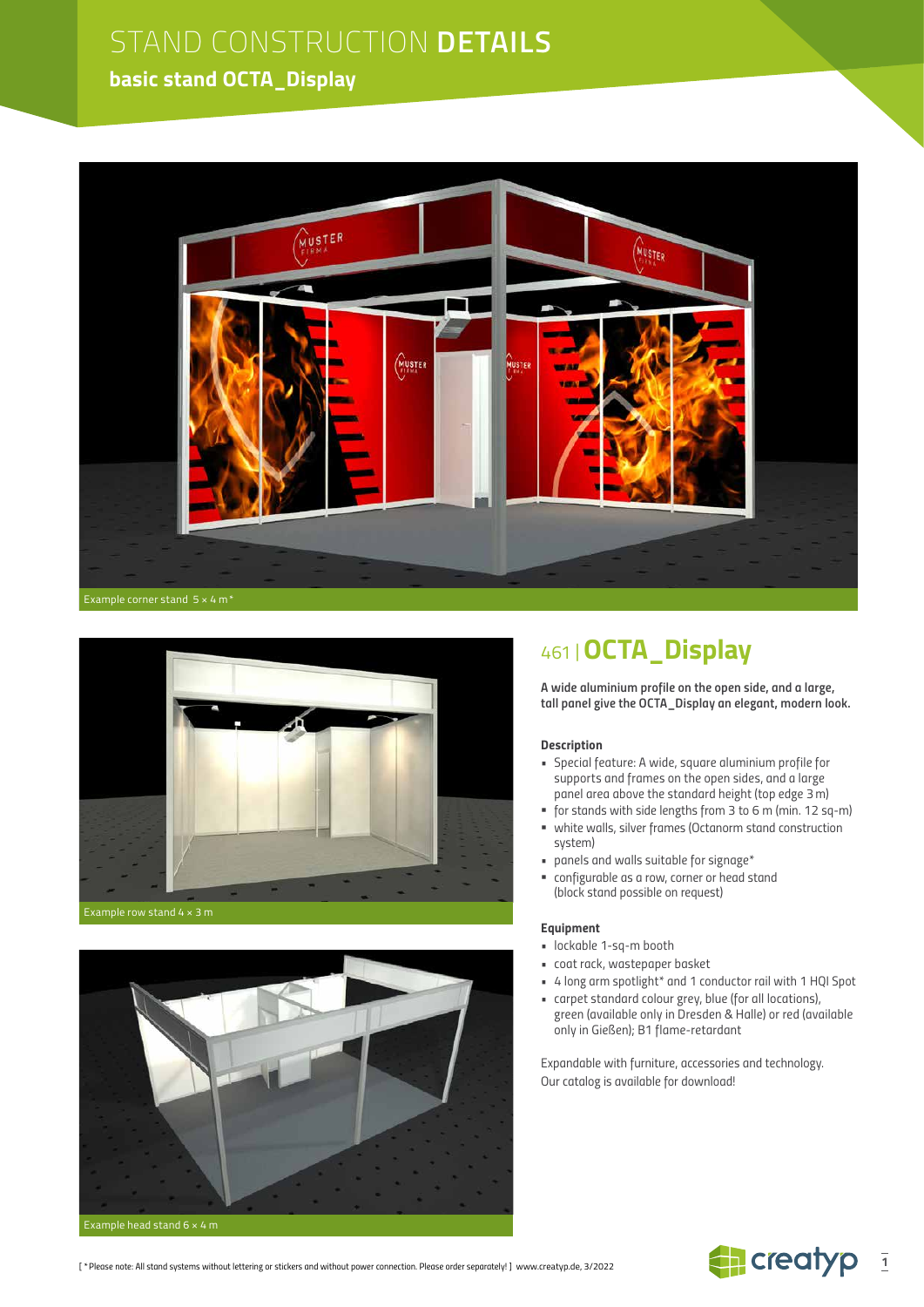## **basic stand OCTA\_Display**





### **wall elements**

- $(1)$  special size wall<sup>1</sup>  $(2)$  standard wall 3 cabin door  $\curvearrowleft$  wall over the door
- $(5)$  fascia board<sup>1</sup>
- 6 fascia board refill

<sup>1</sup> Depending on the size and size and type of construction various panels with special dimensions. Please inquire if needed!

We would be pleased to submit you a non-binding offer for the **design and sticking** of your trade fair stand.

#### **If you like to create your print data by yourself, please note:**

- · 4/0-coloured in **CMYK**
- · printable PDF, scale **1:1** with **at least 100 dpi** (or on a scale of 1:10)
- · **no crop marks/print marks, no bleed addition** (please note the dimensions on this sheet)
- · **design** covering several walls has to be layouted **as seperate graphic for each wall**
- · **please add an overall view** of the stand, so we can see the position of each graphic

#### **IMPORTANT:**

- · all elements **extending the visual size** will be covered by the stand system.
- · stand walls will be disrupt by a brace of **40mm**





 $(2)$  standard wall

2) The wall over the door is flush with upper edge of standard wall. The distance between the wall over the door and cabin door= 70 mm (based on visible dimension).

 $(3)$ cabin door<sup>2</sup>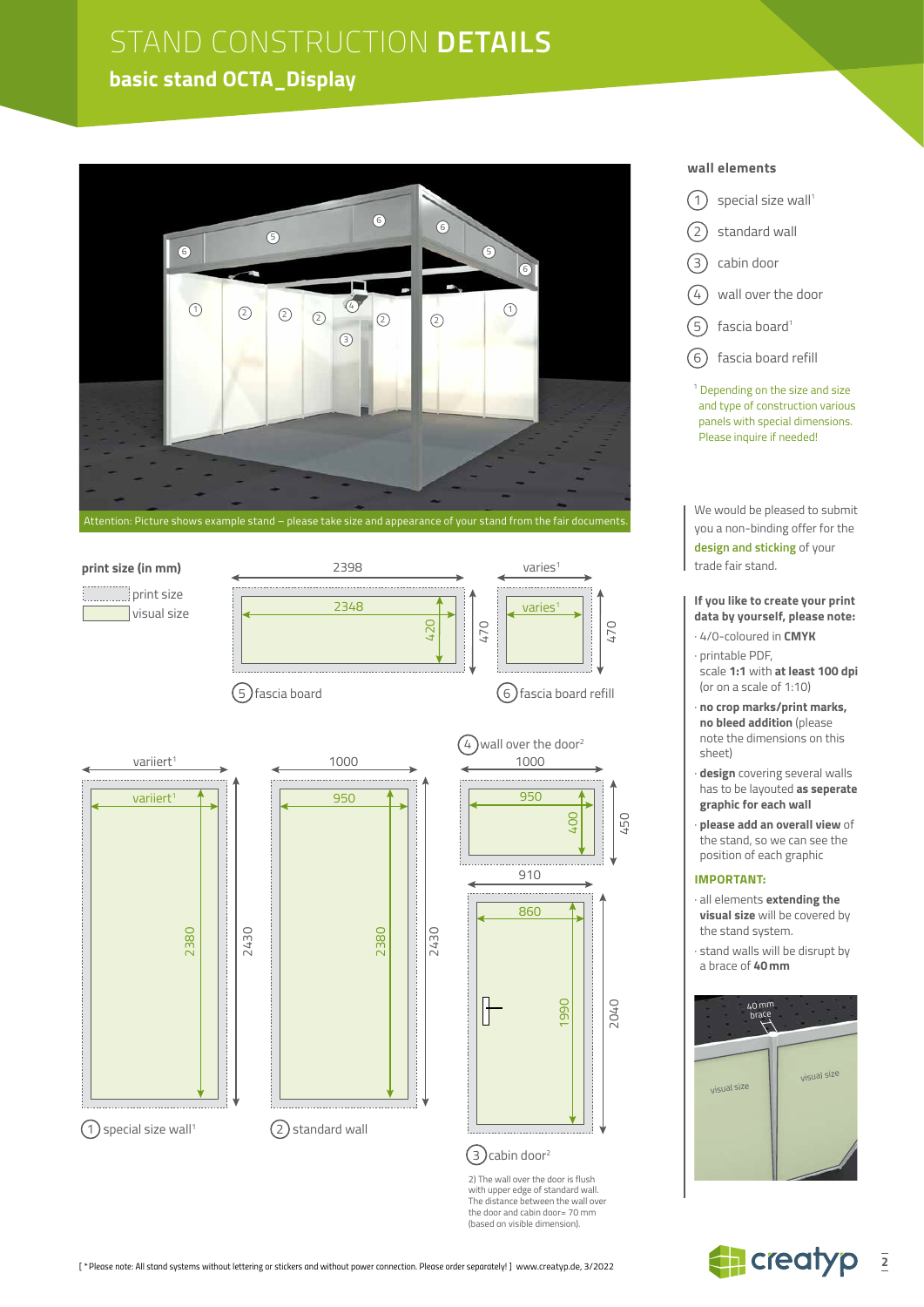### **basic stand OCTA\_Display**



Example for design and equipment\* **corner stand 5 × 4 m**



Example for design and equipment\* **row stand 4 × 3 m**

#### *IMPORTANT*

*The examples on this page show optional features. We will be happy to advise* 



*[ \*Please note: All stand systems without lettering or stickers and without power connection. Please order separately! ]* www.creatyp.de, 3/2022

Example for design and equipment\* **head stand 6 × 4 m**